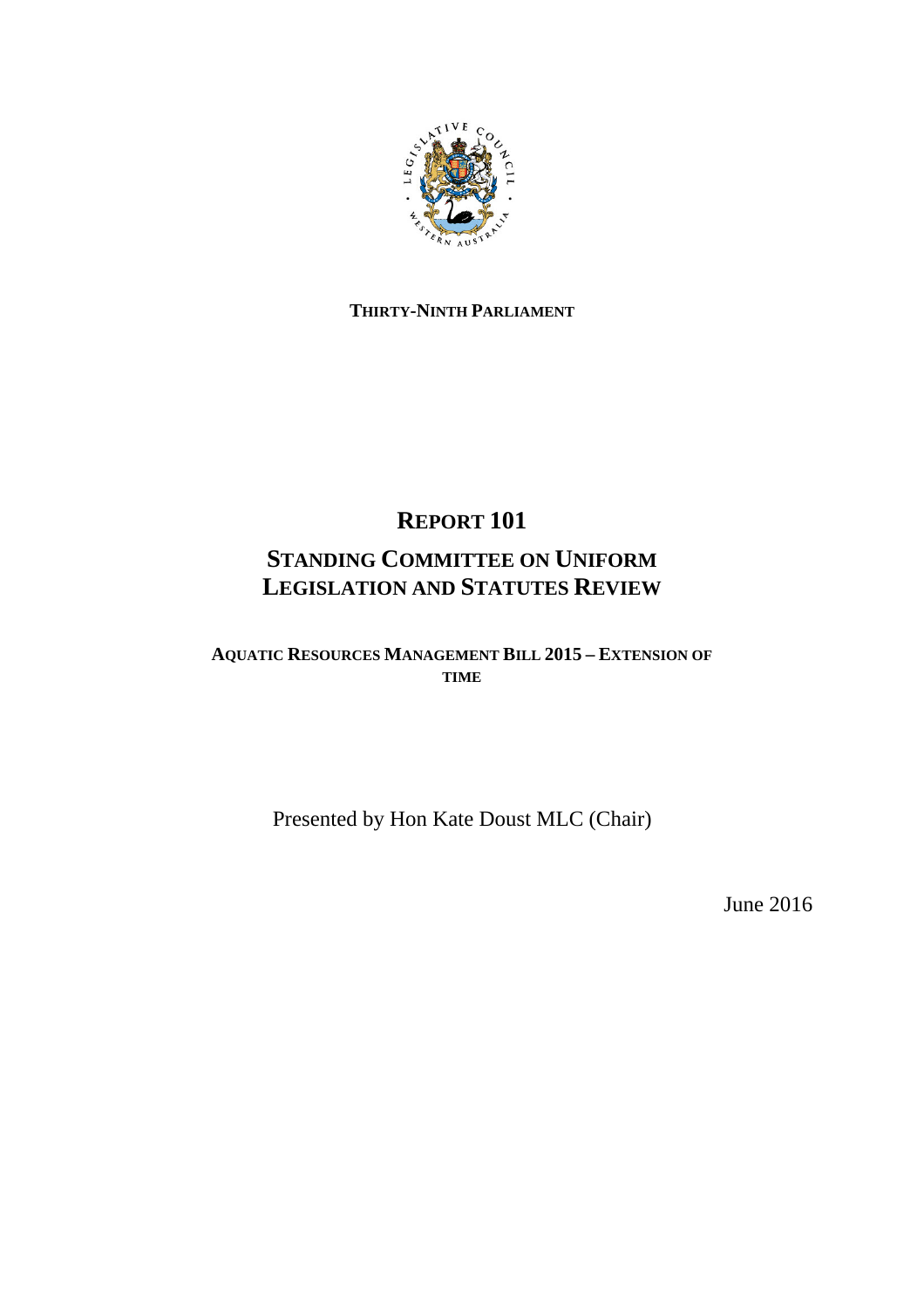# **STANDING COMMITTEE ON UNIFORM LEGISLATION AND STATUTES REVIEW**

## **Date first appointed:**

17 August 2005

## **Terms of Reference:**

The following is an extract from Schedule 1 of the Legislative Council Standing Orders:

## '**6. Uniform Legislation and Statutes Review Committee**

- 6.1 A *Uniform Legislation and Statutes Review Committee* is established.
- 6.2 The Committee consists of 4 Members.
- 6.3 The functions of the Committee are
	- (a) to consider and report on Bills referred under Standing Order 126;
	- (b) on reference from the Council, to consider or review the development and formulation of any proposal or agreement whose implementation would require the enactment of legislation made subject to Standing Order 126;
	- (c) to examine the provisions of any treaty that the Commonwealth has entered into or presented to the Commonwealth Parliament, and determine whether the treaty may impact upon the sovereignty and law-making powers of the Parliament of Western Australia;
	- (d) to review the form and content of the statute book; and
	- (e) to consider and report on any matter referred by the Council.
- 6.4 In relation to function 6.3(a) and (b), the Committee is to confine any inquiry and report to an investigation as to whether a Bill or proposal may impact upon the sovereignty and lawmaking powers of the Parliament of Western Australia.'

#### **Members as at the time of this inquiry:**

| Hon Kate Doust MLC (Chair)        | Hon Phil Edman MLC           |
|-----------------------------------|------------------------------|
| Hon Mark Lewis MLC (Deputy Chair) | Hon Amber-Jade Sanderson MLC |

#### **Staff as at the time of this inquiry:**

|  |  | Felicity Mackie (Advisory Officer) |  |
|--|--|------------------------------------|--|
|--|--|------------------------------------|--|

Samantha Parsons (Committee Clerk)

#### **Address:**

Parliament House, Perth WA 6000, Telephone (08) 9222 7222 lcco@parliament.wa.gov.au Website: http://www.parliament.wa.gov.au

**ISBN 978-1-925149-72-2**